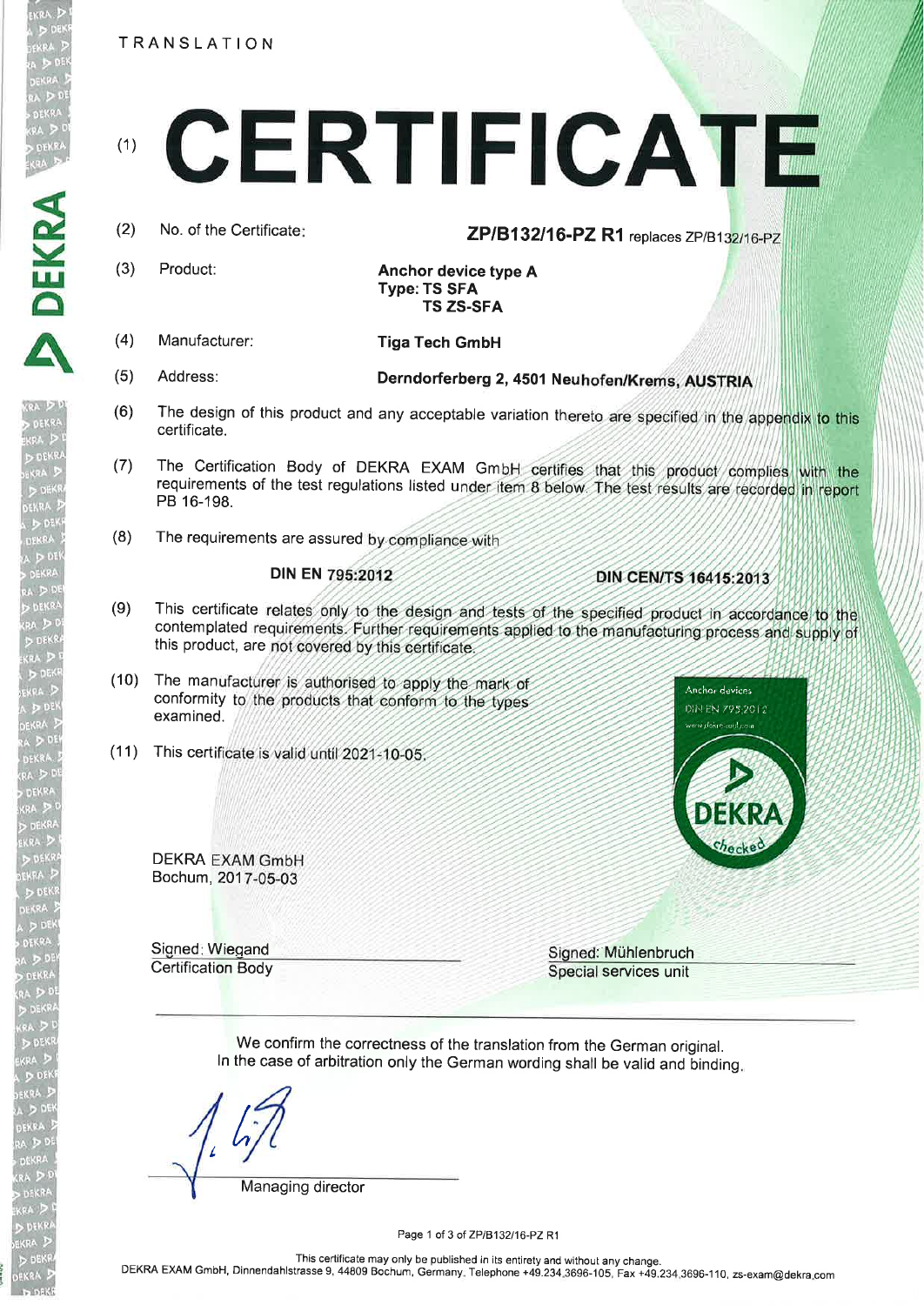## TRANSLATION

(12) Appendix to

ERRA<br>DIDEKRA<br>EKRA DIP

**DEKR** 

 $\bar{\mathbf{A}}$ 

- (13) Certificate ZP/B132/16-PZ R1
- (14) 14.1 Subiect and tvpe Anchor device type A Type: TS SFA TS SFA-ZS

## 14.2 Description

Anchor device, type: TS SFA (Figure 1), is used as a single anchor point to protect a maximum of three people against falls from a height. This anchor device is used for mounting on standing seam roofs. The attachment of the anchor device to the standing seam profiles is carried out by means of two counter-mounted clamping profiles on the bars which are located next to each other on the standing seam profile. The clamping profiles each enclose one bar of the standing seam profile and have four boreholes ( $\varnothing$  11 mm on the outer clamping rail, i. e. 11 mm x 11 mm on the inner clamping rail). The clamping parts can be fastened to the standing seam profile using four lock screws M10 X 70 mm. Guide hooks for the traverse are placed on the clamping parts. Additionally, the outer clamping parts have an inward-facing corner bracket.

A side-mounted traverse with elongated holes can here be fastened with a screw. It can be adjusted up to a maximum width of 670 mm to the width of the seam profile.

In the middle of the traverse there is a secured or alternatively rotatably screwed eyelet (Figure 2). This is where the user can secure himself with his own personal protective equipment against falling The anchor device is designed for bearing loads exerted from any direction parallel to the roof surface.



Figure 1: Anchor device, type: TS SFA



Figure 2: Lug, type : TS-Lug